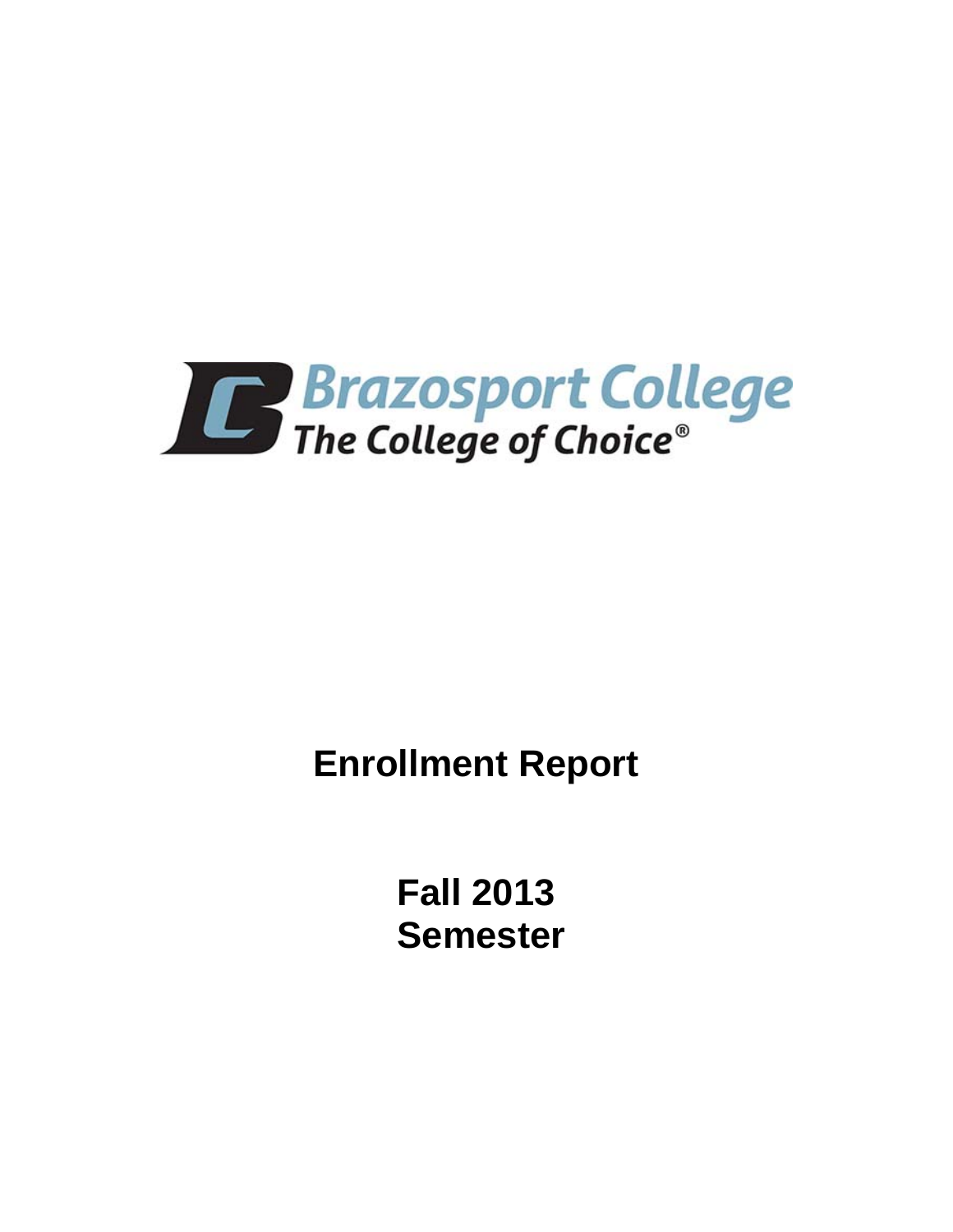# **Semester Report – Fall 2013 Table of Contents**

| Table 15A Enrollment by Department/Technical Program Page 7 |
|-------------------------------------------------------------|
| Table 15B Enrollment by Department/Academic Program  Page 7 |
|                                                             |
|                                                             |
|                                                             |
|                                                             |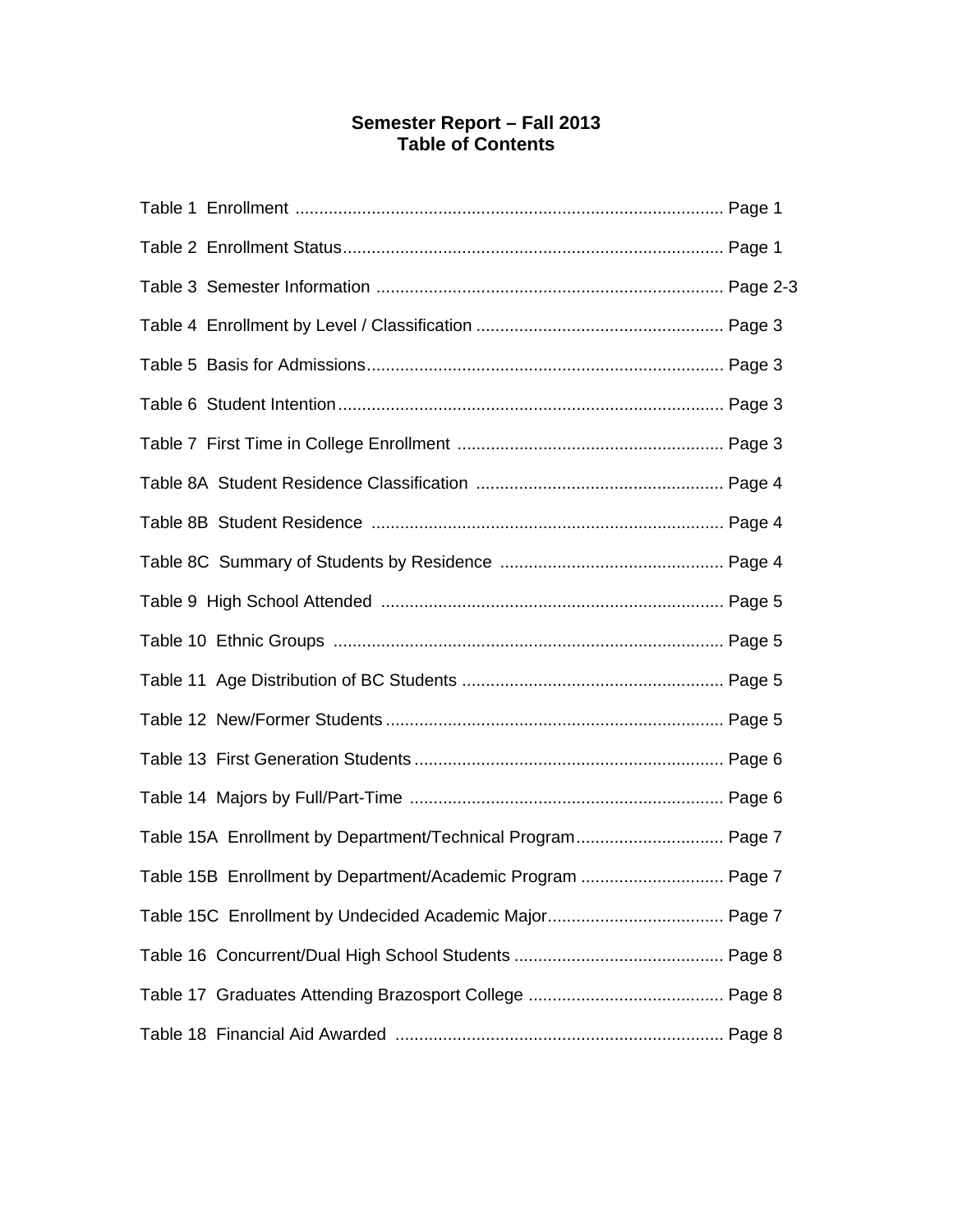# **Semester Report Fall 2013**

## **Table 1 Enrollment**

#### **Credit Program**

| Campus – Regular Students      |  |
|--------------------------------|--|
| Flexible Entry (15 Duplicated) |  |
| Total Enrolled (Unduplicated)  |  |

## **Non-Credit Program**

| Total Enrolled (From 8/27/13 through 12/04/13)<br>861 |
|-------------------------------------------------------|
|-------------------------------------------------------|

#### **Total Headcount**

| Credit Program     | تت    |
|--------------------|-------|
| Non-credit Program | 861   |
| Grand Total        | 4.990 |

## **Full-time Student Equivalent**

| Full-time student equivalent (FTSE)                 | 728 |
|-----------------------------------------------------|-----|
| Found by dividing total credit hours (32,736) by 12 |     |

**Table 2** 

| <b>Part-Time / Full-Time</b><br><b>Enrollment Status</b> |                  |            |       |        |
|----------------------------------------------------------|------------------|------------|-------|--------|
|                                                          | <b>Full-Time</b> | Part-Time* | Total | %      |
| Male                                                     | 496              | 1.630      | 2.126 | 51.5   |
| Female                                                   | 472              | 1.531      | 2.003 | 48.5   |
| Total                                                    | 968              | 3.161      | 4,129 | 100.00 |
| %                                                        | 23.4%            | 76.6%      |       | 100.00 |

\*Part-Time – Less than 12 semester hours in fall semester.

| <b>Enrollment Status</b> | Day Student / Night Student |       |       |
|--------------------------|-----------------------------|-------|-------|
|                          |                             | No.   | %     |
| Day                      |                             | 1.817 | 44.O  |
| Night                    |                             | 1,051 | 25.5  |
| Both Day / Night         |                             | 894   | 21.6  |
| <b>Distance Learning</b> |                             | 367   | 8.9   |
| Total                    |                             | 4.129 | 100.0 |

Note: Since distance learning classes are not classified as "Day" or "Night" classes, students enrolled in distance learning classes as well as traditional "day" or "night" classes are classified as day, night or both day/night students by their "majority" enrollment in these classes. Therefore, it is possible that distance learning students are included in the Day, Night and Both Day/Night totals if they are taking these traditional classes along with a distance learning class. However, students taking only distance learning classes will be classified as only distance learning students.

**For BC Employees: In order to get additional data or look at trends in the data over time, the Office of Institutional Research encourages use of a software package known as Zogotech to access student data. Contact Paula (paula.gentner@brazosport.edu) or Cindy (Cindy.Ullrich@brazosport.edu) and training can be arranged as needed through the Employee Development Center.**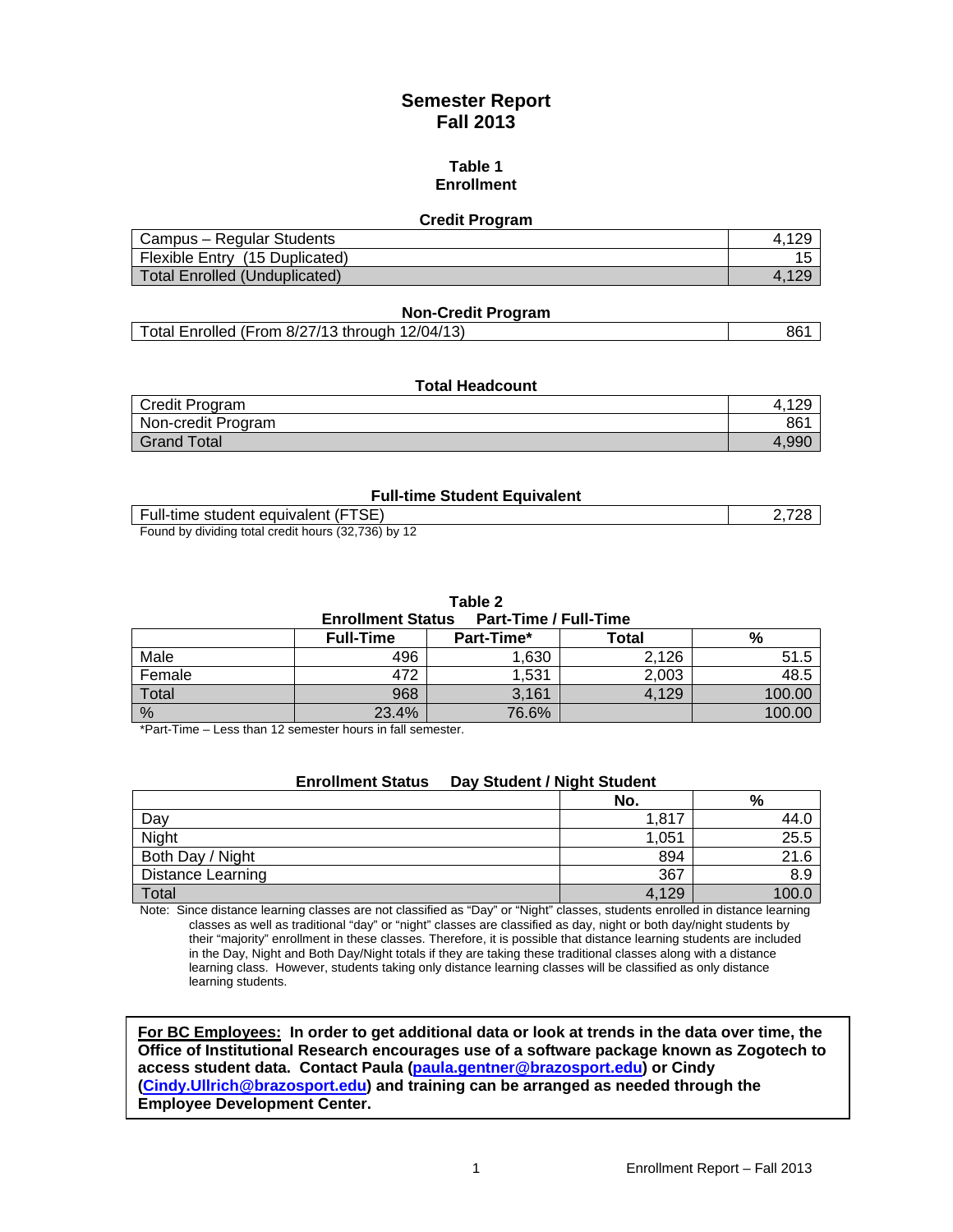## **Table 3 Semester Information**

| <b>Headcount</b>                                                          |    |      |      |  |  |
|---------------------------------------------------------------------------|----|------|------|--|--|
| <b>Flexible Entry</b><br>$\sf total$<br><b>State Reports *</b><br>Regular |    |      |      |  |  |
| 4.129                                                                     | 15 | .144 | .144 |  |  |

\* Includes 15 duplicated counts

| <b>Semester Credit Hours</b> |                                        |                 |            |               |  |
|------------------------------|----------------------------------------|-----------------|------------|---------------|--|
|                              | <b>Vocational-</b><br><b>Technical</b> | <b>Academic</b> | <b>BAT</b> | <b>Totals</b> |  |
| Regular                      | 9,245                                  | 22,687          | 712        | 32,644        |  |
| <b>Flexible Entry</b>        | 92                                     |                 | O          | 92            |  |
| Total                        | 9,337                                  | 22,687          | 712        | 32,736        |  |
|                              |                                        |                 |            |               |  |
| In-District                  | 8,336                                  | 16,986          | O          | 25,322        |  |
| Out-of-District              | 1,001                                  | 5,701           | 712        | 7,414         |  |
| <b>Totals</b>                | 9,337                                  | 22,687          | 712        | 32,736        |  |

Note: In / Out-of-District status is determined by where a course is taught.

#### **Semester Contact Hours**

|                       | <b>Vocational-</b><br>Technical | Academic | <b>BAT</b> | <b>Totals</b> |
|-----------------------|---------------------------------|----------|------------|---------------|
| Regular               | 260,864                         | 413,760  | 11,392     | 686.016       |
| <b>Flexible Entry</b> | 2.448                           |          |            | 2,448         |
| Total                 | 263,312                         | 413,760  | 11.392     | 688,464       |

| In-District     | 233.712 | 316,576   |        | 550,288 |
|-----------------|---------|-----------|--------|---------|
| Out-of-District | 29.600  | 184<br>97 | 11.392 | 138.176 |
| <b>Totals</b>   | 263,312 | 413.760   | 11,392 | 688,464 |

Note: In / Out-of-District status is determined by where a course is taught.

#### **Semester Credit Hours By Student Tuition Residency Code**

|                 | <b>Vocational-</b><br>Technical | Academic -<br><b>BAT</b> | <b>Totals</b> |
|-----------------|---------------------------------|--------------------------|---------------|
| In-District     | 5,359                           | 13,709                   | 19,068        |
| Out-of-District | 3.978                           | 9.690                    | 13,668        |
| <b>Totals</b>   | 9,337                           | 23,399                   | 32,736        |

Note: BAT hours are included in Academic credit hours.

#### **Semester Contact Hours By Student Tuition Residency Code**

|                 | <b>Vocational-</b><br><b>Technical</b> | Academic -<br><b>BAT</b> | <b>Totals</b> |
|-----------------|----------------------------------------|--------------------------|---------------|
| In-District     | 147.893                                | 238.115                  | 386,008       |
| Out-of-District | 115.419                                | 187.037                  | 302.456       |
| $\tau$ otals    | 263,312                                | 425,152                  | 688,464       |

Note: BAT hours are included in Academic contact hours.

#### **Distance Learning Semester Contact Hours**

| ___<br>_____ | ___<br>______<br>_____ |
|--------------|------------------------|
| Internet     | 96,208                 |
| VCT          | 1,280                  |
| Total        | ,488<br>97             |

Note: These contact hour totals do not include hybrid / blended course hours.

The distance learning contact hours are included in semester contact hours.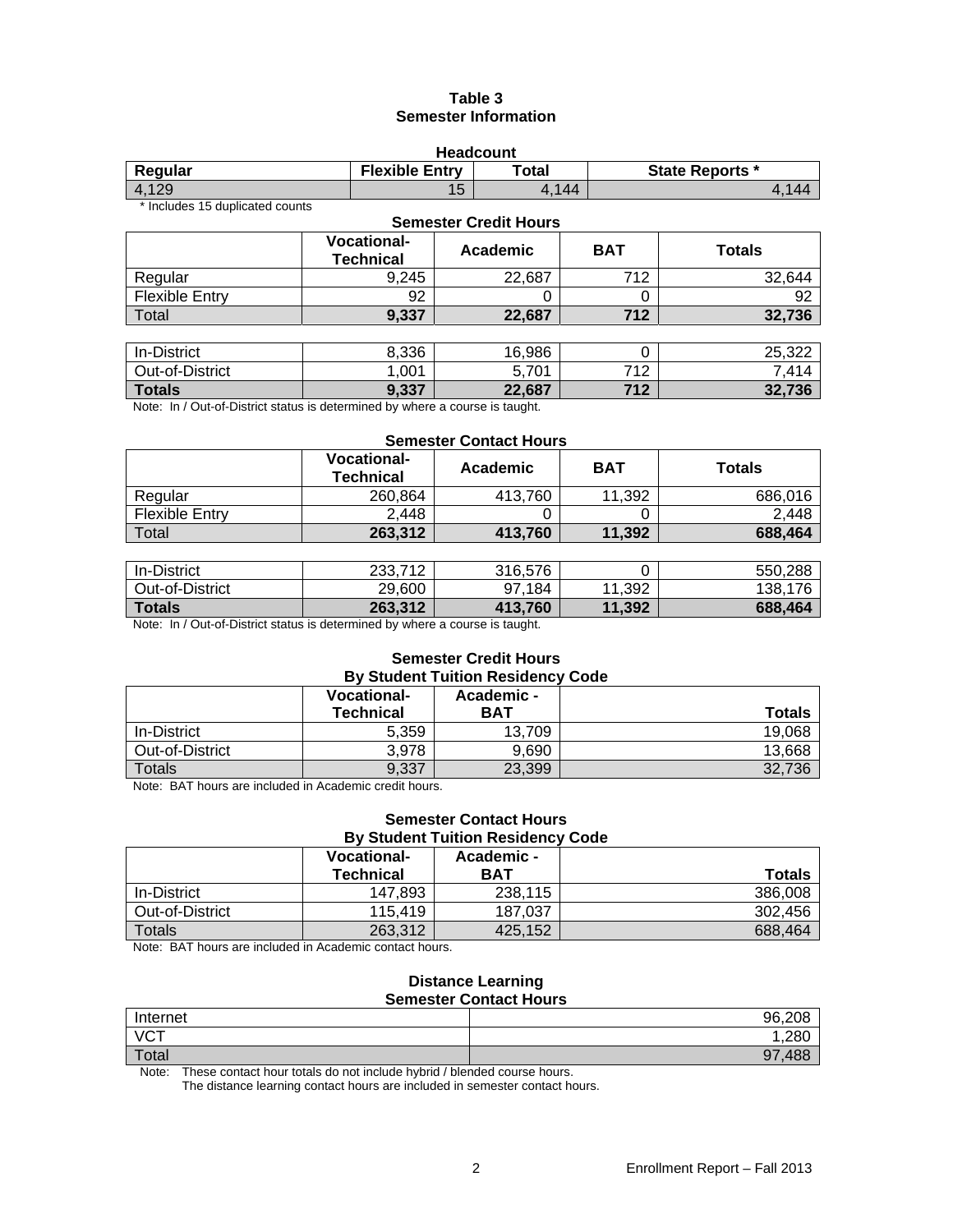## **Table 3 Semester Information Contact hours** *NOT* **funded**

| Developmental Hours               | 1,180  |
|-----------------------------------|--------|
| Academic Hours (Three-peat rule)  | 9.328  |
| Technical Hours (Three-peat rule) | 1.584  |
| Total                             | 12.092 |

| Table 4<br><b>Enrollment by Level / Classification</b> |       |       |       |       |  |
|--------------------------------------------------------|-------|-------|-------|-------|--|
| <b>Male</b><br>%<br>Total<br><b>Female</b>             |       |       |       |       |  |
| Freshman: First Yr (less than 30 hours)                | 1.492 | 1.349 | 2,841 | 68.8  |  |
| Sophomore: Second Yr (30-71 hours)                     | 477   | 526   | 1,003 | 24.3  |  |
| Unclassified (72 or more hours)                        | 157   | 128   | 285   | 6.9   |  |
| Total                                                  | 2,126 | 2.003 | 4.129 | 100.0 |  |

Note: BC Classification hours changed to match THECB classification.

#### **Table 5**

# **Basis for Admissions for Student Body**

|                             | No.   | %     |
|-----------------------------|-------|-------|
| <b>High School Graduate</b> | 584   | 14.2  |
| <b>Individual Approval</b>  | 905   | 21.9  |
| G.E.D.                      | 123   | 3.0   |
| Former Student              | 2,235 | 54.1  |
| College Transfer            | 282   | 6.8   |
| Total                       | 4,129 | 100.0 |

## **Table 6 Student Intention Why Students Attend Brazosport College**

|                            | No.   | %     |
|----------------------------|-------|-------|
| Earn an Associate's Degree | 1,683 | 40.8  |
| Earn a Certificate         | 757   | 18.3  |
| Earn Credits for Transfer  | 1,135 | 27.5  |
| Job Skills                 | 12    | 0.3   |
| <b>Personal Enrichment</b> | 50    | 1.2   |
| Did Not Respond            | 491   | 11.9  |
| Earn BAT Degree            |       | 0.0   |
| Total                      | 4.129 | 100.0 |

#### **Table 7 First Time in College Enrollment**

|        | No.             | %    |  |
|--------|-----------------|------|--|
| Male   | 339             | 59.5 |  |
| Female | 231             | 40.L |  |
| Total  | 57 <sub>C</sub> |      |  |

Note: FTIC excludes transfer students.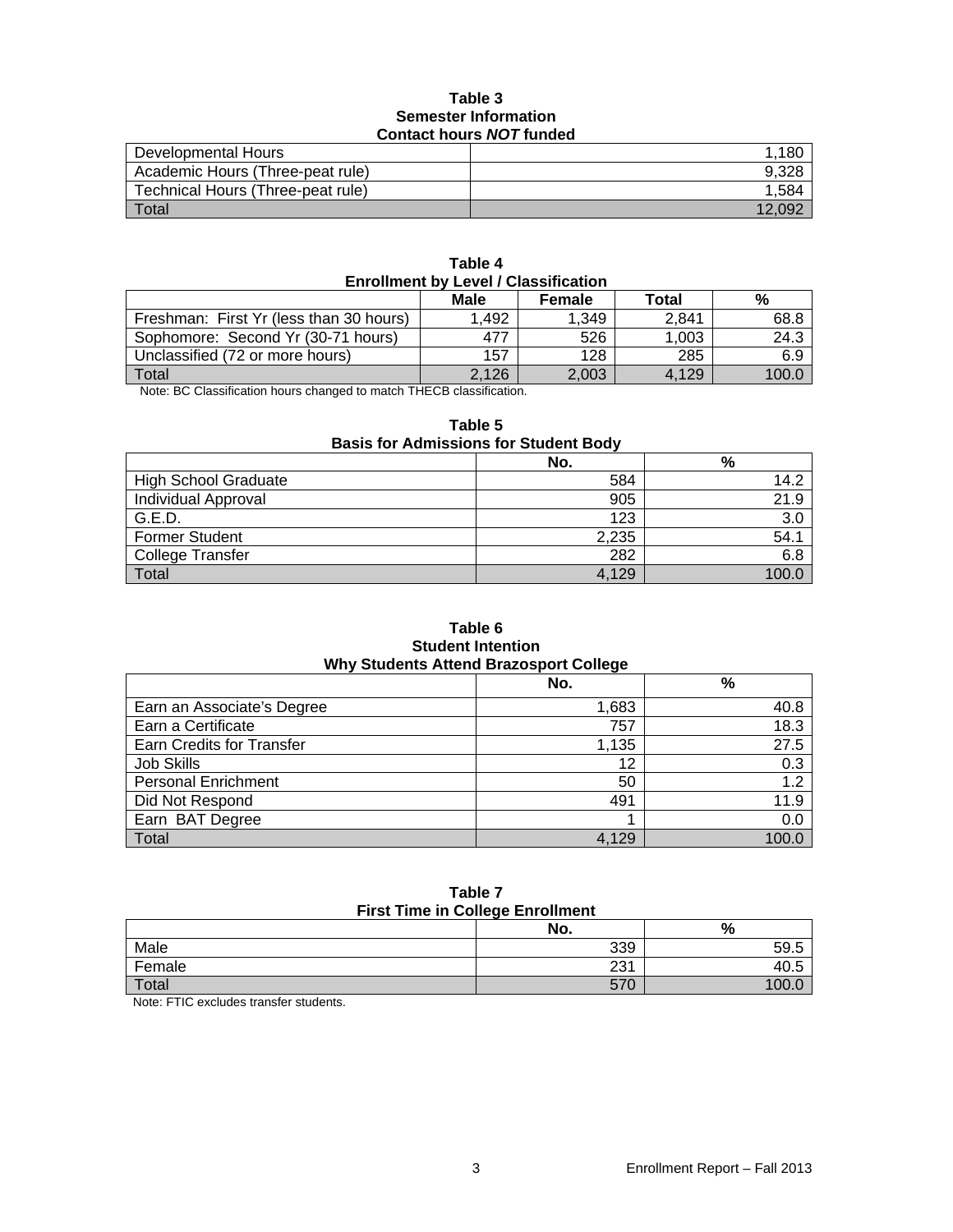| Student Residence Classification |       |      |  |
|----------------------------------|-------|------|--|
|                                  | No.   | %    |  |
| In-District                      | 2,382 |      |  |
| Out-of-District                  | 1,709 |      |  |
| Out-of-State                     | 33    | 0.8  |  |
| Foreign                          |       |      |  |
| Total                            | 4.129 | 1 በበ |  |

**Table 8A Student Residence Classification** 

## **Table 8B Student Residence**

| <b>City</b>            | No.   | $\%$  |
|------------------------|-------|-------|
| Angleton               | 748   | 18.1  |
| <b>Brazoria</b>        | 308   | 7.5   |
| Clute                  | 612   | 14.8  |
| Danbury                | 45    | 1.1   |
| Freeport               | 548   | 13.3  |
| Lake Jackson           | 1,246 | 30.2  |
| Sweeny                 | 195   | 4.7   |
| West Columbia          | 163   | 3.9   |
| <b>Other Residence</b> | 264   | 6.4   |
| <b>Total Students</b>  | 4,129 | 100.0 |

**Table 8C Summary of Students by Residence** 

| ounnnary or otuu        |       |         |  |
|-------------------------|-------|---------|--|
| <b>Residence</b>        | No.   | %       |  |
| <b>Bosque County</b>    | 1     | $.02\%$ |  |
| <b>Brazoria County</b>  | 3,952 | 95.71%  |  |
| <b>Brazos County</b>    | 1     | .02%    |  |
| <b>Burnet County</b>    | 1     | .02%    |  |
| DeWitt County           | 1     | .02%    |  |
| Fort Bend County        | 10    | .24%    |  |
| <b>Galveston County</b> | 16    | .39%    |  |
| Gillespie County        | 1     | .02%    |  |
| <b>Harris County</b>    | 13    | .31%    |  |
| <b>Hidalgo County</b>   | 2     | .05%    |  |
| Jackson County          | 1     | .02%    |  |
| Matagorda County        | 85    | 2.06%   |  |
| McLennan County         | 1     | .02%    |  |
| Refugio County          | 1     | .02%    |  |
| <b>Tarrant County</b>   | 1     | .02%    |  |
| <b>Wharton County</b>   | 3     | .07%    |  |
| <b>Wilson County</b>    |       | .02%    |  |

| <b>Julian Marting Contract Contracts</b> |                |        |                              |                |               |
|------------------------------------------|----------------|--------|------------------------------|----------------|---------------|
| <b>Residence</b>                         | No.            | $\%$   | <b>Residence</b>             | No.            | $\frac{9}{6}$ |
| <b>Bosque County</b>                     | 1              | .02%   | Alabama                      | $\mathcal{P}$  | .05%          |
| Brazoria County                          | 3,952          | 95.71% | Alaska                       | 1              | .02%          |
| <b>Brazos County</b>                     | 1              | .02%   | Arkansas                     | 1              | $.02\%$       |
| <b>Burnet County</b>                     | 1              | .02%   | California                   | 6              | .15%          |
| DeWitt County                            | 1              | .02%   | Hawaii                       | 1              | .02%          |
| Fort Bend County                         | 10             | .24%   | Idaho                        | 1              | .02%          |
| Galveston County                         | 16             | .39%   | Louisiana                    | 2              | .05%          |
| Gillespie County                         | 1              | .02%   | Maryland                     | 1              | .02%          |
| Harris County                            | 13             | .31%   | Michigan                     | $\overline{2}$ | .05%          |
| Hidalgo County                           | $\overline{c}$ | .05%   | Missouri                     | 3              | .07%          |
| <b>Jackson County</b>                    | 1              | .02%   | New Mexico                   | 6              | .15%          |
| Matagorda County                         | 85             | 2.06%  | North Carolina               | 1              | .02%          |
| McLennan County                          | 1              | .02%   | Oklahoma                     | 1              | .02%          |
| Refugio County                           | 1              | .02%   | Oregon                       | 1              | .02%          |
| <b>Tarrant County</b>                    | 1              | .02%   | Pennsylvania                 | 1              | .02%          |
| <b>Wharton County</b>                    | 3              | .07%   | Rhode Island                 | 1              | .02%          |
| <b>Wilson County</b>                     | 1              | .02%   | South Carolina               | 1              | .02%          |
|                                          |                |        | Tennessee                    | 1              | $.02\%$       |
|                                          |                |        |                              |                |               |
|                                          |                |        | Peoples Republic of<br>China | 1              | .02%          |
|                                          |                |        | India                        | 1              | .02%          |
|                                          |                |        | Mexico                       | 1              | .02%          |
|                                          |                |        | Norway                       | 1              | .02%          |
|                                          |                |        | Viet Nam, North              | 1              | .02%          |

Includes students that pay C & D coded tuition.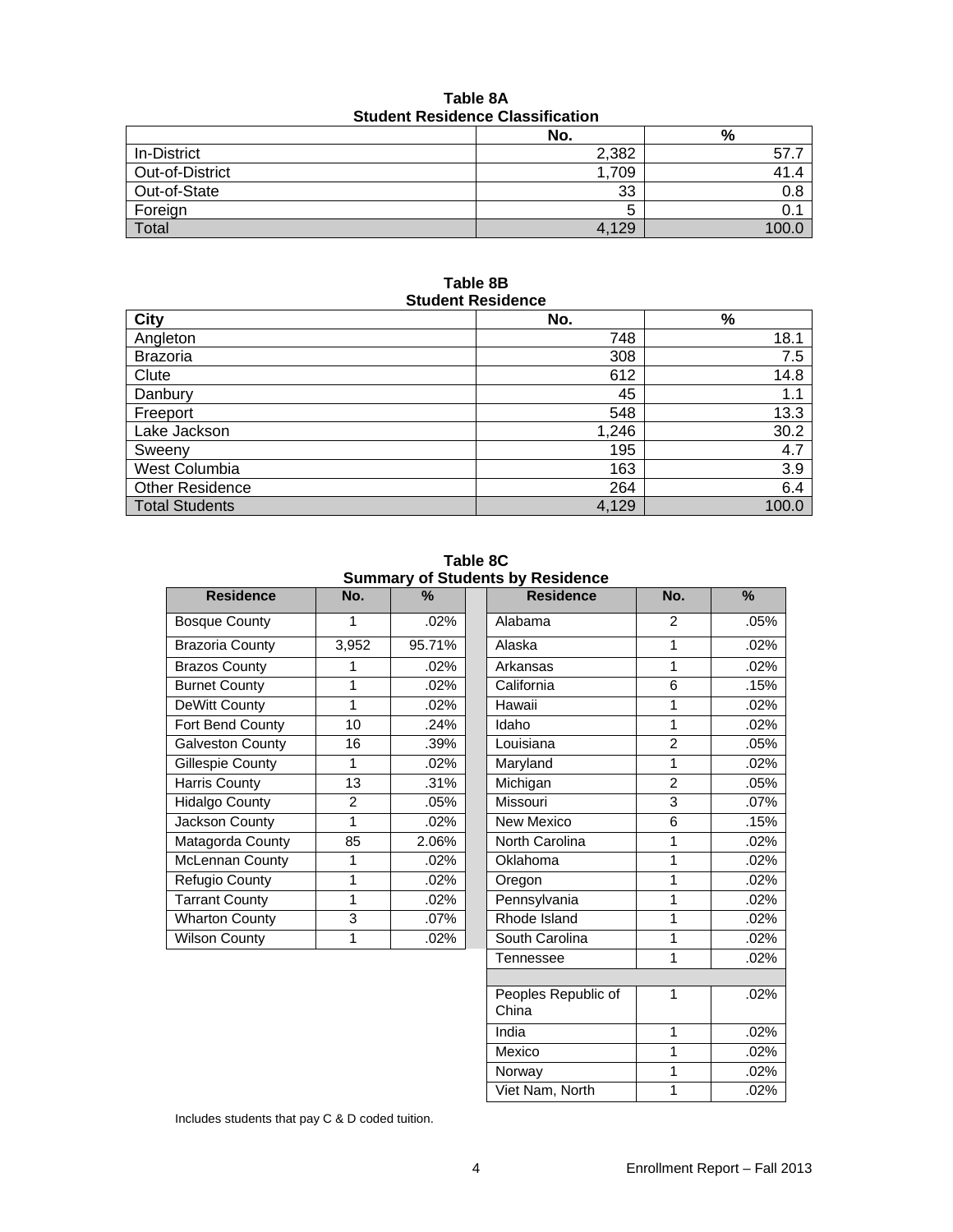## **Table 9 High School Attended**

| <b>School</b>                      | -<br>No. | $\%$  |
|------------------------------------|----------|-------|
| Angleton                           | 682      | 16.5  |
| <b>Brazosport</b>                  | 483      | 11.7  |
| <b>Brazosport Christian School</b> | 11       | .3    |
| Brazoswood                         | 1,145    | 27.7  |
| Columbia                           | 350      | 8.5   |
| Danbury                            | 47       | 1.1   |
| Sweeny                             | 296      | 7.2   |
| Other Schools                      | 691      | 16.7  |
| No School Assigned                 | 424      | 10.3  |
| <b>Total Students</b>              | 4,129    | 100.0 |

**Table 10 Ethnic Groups** 

| LUINU VIVUDS                     |       |       |  |  |
|----------------------------------|-------|-------|--|--|
| Race                             | No.   | $\%$  |  |  |
| White                            | 2,310 | 55.9  |  |  |
| <b>Black</b>                     | 312   | 7.6   |  |  |
| Hispanic                         | 1,441 | 34.9  |  |  |
| Asian                            | 45    | 1.1   |  |  |
| American Indian / Alaskan Native | 17    | 0.4   |  |  |
| Non-Resident Alien               | 2     | 0.0   |  |  |
| Native Hawaiian / Other Pacific  |       | 0.0   |  |  |
| Islander                         |       |       |  |  |
| Race Unknown                     |       |       |  |  |
| Total                            | 4.129 | 100.0 |  |  |

## **Table 11**

| <b>Age Distribution of BC Students</b> |       |       |  |  |
|----------------------------------------|-------|-------|--|--|
| Age                                    | No.   | %     |  |  |
| Under 18                               | 922   | 22.3  |  |  |
| $18 - 21$                              | 1,338 | 32.4  |  |  |
| $22 - 25$                              | 604   | 14.6  |  |  |
| $26 - 29$                              | 431   | 10.4  |  |  |
| $30 - 37$                              | 468   | 11.3  |  |  |
| 38 and above                           | 366   | 8.9   |  |  |
| Total                                  | 4,129 | 100.0 |  |  |
| $= 23.9$<br>Average Age                |       |       |  |  |

Median Age  $= 21.0$ 

# **Table 12**

| <b>New / Former Students</b> |       |      |  |  |
|------------------------------|-------|------|--|--|
| No.<br>%                     |       |      |  |  |
| <b>Former Students</b>       | 3.411 | 82.6 |  |  |
| New Students                 | 718   | 17 4 |  |  |
| Total                        | 4,129 |      |  |  |

Note: New students include transfer students.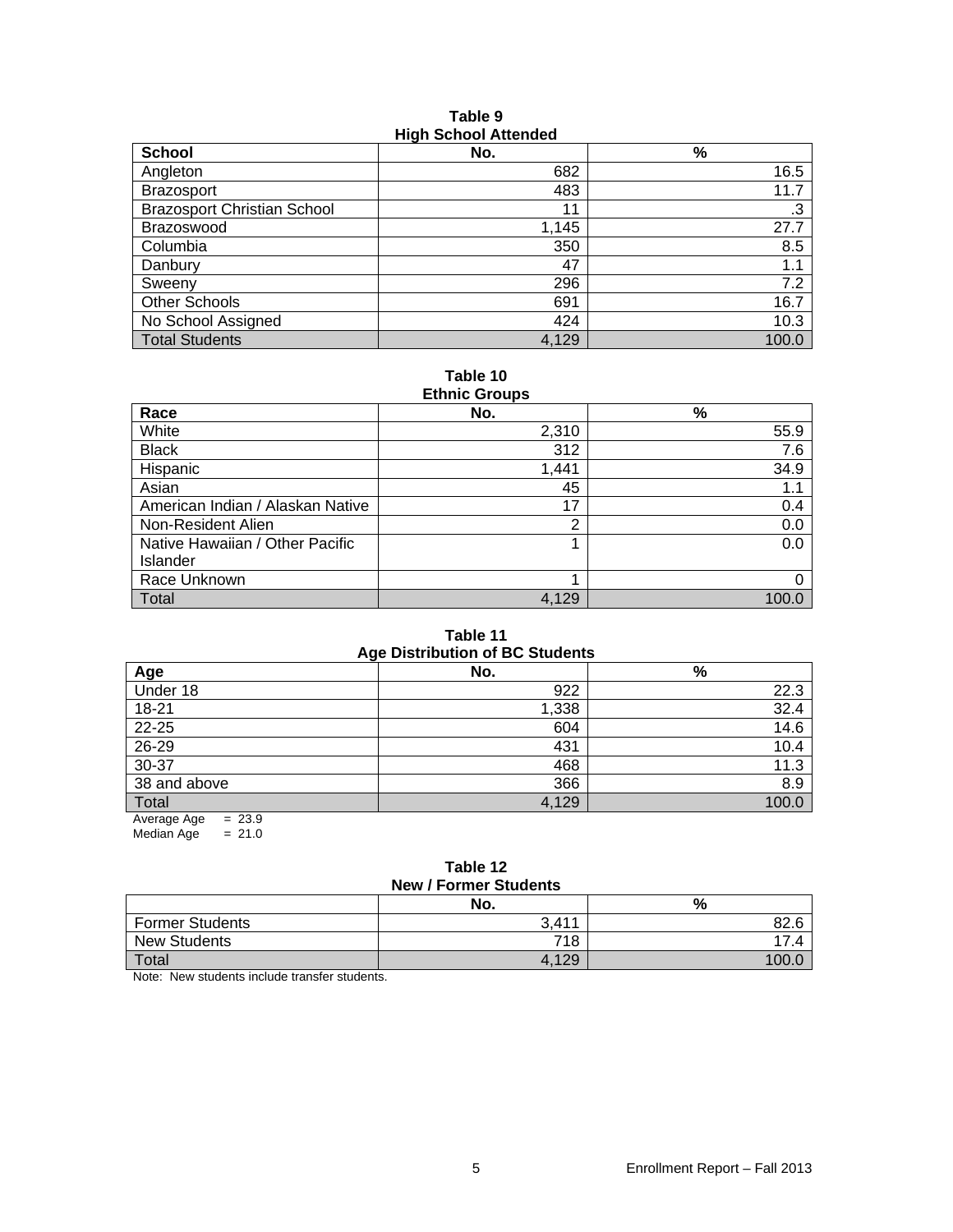## **Table 13 First Generation Students**

|                                     | No. | %    |  |  |
|-------------------------------------|-----|------|--|--|
| <b>First Generation Student</b>     | 330 | 46.0 |  |  |
| <b>Not First Generation Student</b> | 145 | 20.2 |  |  |
| No response in mother's or          | 243 | 33.8 |  |  |
| father's education level            |     |      |  |  |
| Total                               | 718 |      |  |  |

Note: First generation students include only new students.

A first generation student is defined by both parents' education level below a Baccalaureate Degree.

## **Table 14 Majors by Full / Part-Time**

#### **Academic**

|       | No.  | $\Omega$<br>70 |
|-------|------|----------------|
| Full  | 343  | 28.6           |
| Part  | 857  | 71             |
| Total | ,200 |                |

## **Vocational - Technical**

|       | No.   | $\mathbf{0}$<br>70 |
|-------|-------|--------------------|
| Full  | 333   | $\sim$<br><u>.</u> |
| Part  | 1204  | 78.3               |
| Total | 1,537 | 100.0              |

#### **Undecided – Academic**

|       | No.   | %     |
|-------|-------|-------|
| Full  | 253   | 20.3  |
| Part  | 992   | 79.7  |
| Total | 1,245 | 100.1 |

Note: The large number of part-time Undecided – Academic majors is due to concurrent / dual credit students.

## **Bachelor's in Applied Technology**

|                    | No.   | .<br>% |
|--------------------|-------|--------|
| Full               | 39    | 26.5   |
| Part               | 108   | 73.5   |
| Total              | 147   | 100.0  |
| <b>Grand Total</b> | 4,129 | 100.0  |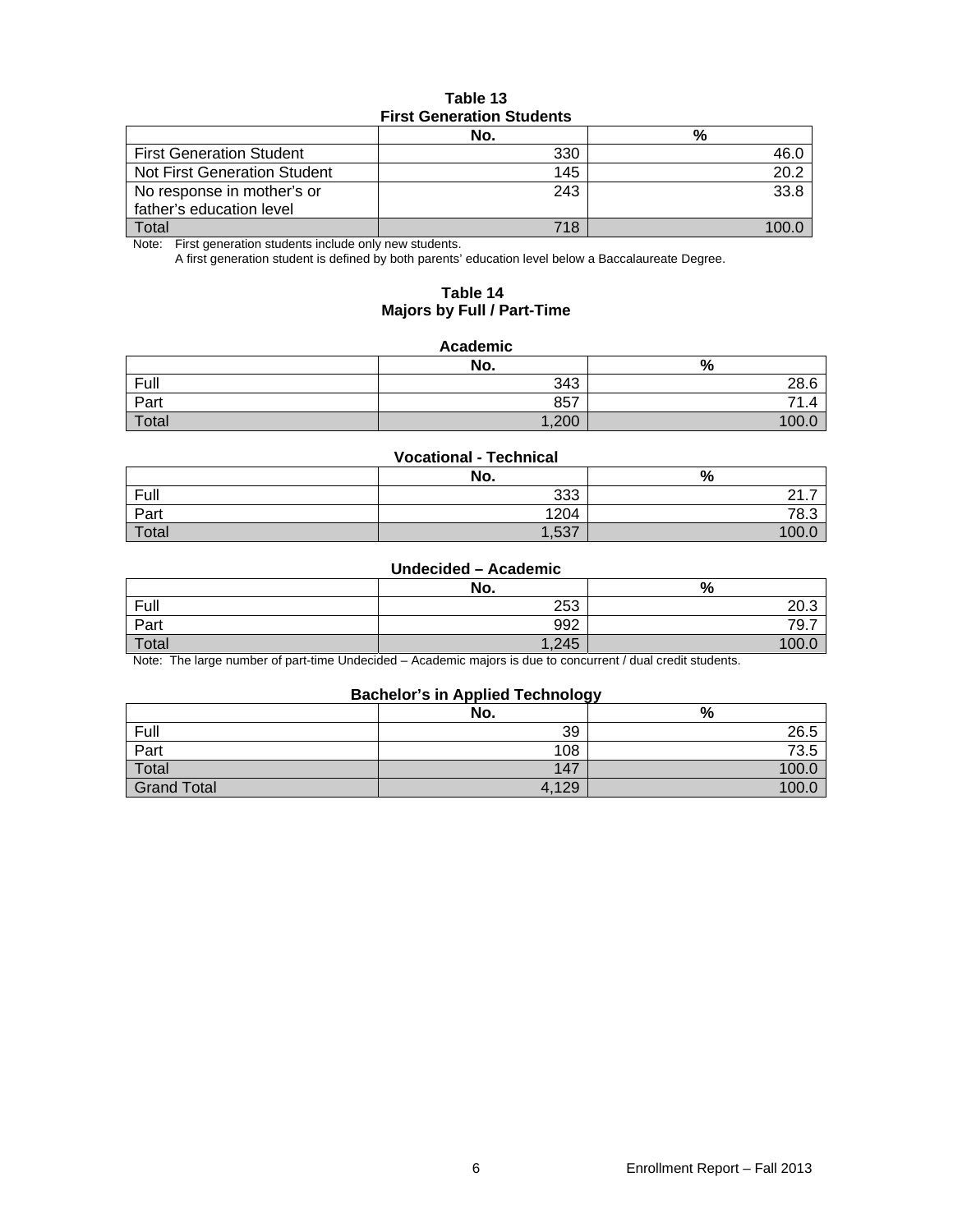# **Table 15A Enrollment by Department**

|              | <b>Technical Programs</b> |                 |                |        |                  |             |
|--------------|---------------------------|-----------------|----------------|--------|------------------|-------------|
|              |                           |                 | <b>Contact</b> |        |                  |             |
|              | <b>Total</b>              | <b>Semester</b> | <b>Hours</b>   |        |                  |             |
|              | <b>Students</b>           | <b>Hours</b>    | Lec/Lab        | Co-op  | <b>Practicum</b> | <b>FTSE</b> |
| <b>ACNT</b>  | 80                        | 149             | 3,024          |        |                  | 12.42       |
| <b>AUMT</b>  | 76                        | 131             | 4,304          | 960    |                  | 10.92       |
| <b>BMGT</b>  | 27                        | 81              | 1,296          |        |                  | 6.75        |
| <b>BUSG</b>  | 28                        | 84              | 1,344          |        |                  | 7.00        |
| <b>CDEC</b>  | 39                        | 108             | 2,592          | 960    |                  | 9.00        |
| <b>CETT</b>  | 22                        | 33              | 704            |        |                  | 2.75        |
| <b>CJLE</b>  | 92                        | 230             | 7,360          |        |                  | 19.17       |
| <b>CNBT</b>  | 185                       | 330             | 11,104         | 5,440  |                  | 27.50       |
| <b>CPMT</b>  | 24                        | 48              | 960            |        |                  | 4.00        |
| <b>CTEC</b>  | 180                       | 358             | 14,528         | 8,320  |                  | 29.83       |
| <b>DFTG</b>  | 316                       | 474             | 14,512         | 4,800  |                  | 39.50       |
| <b>ELPT</b>  | 458                       | 744             | 15,472         |        |                  | 62.00       |
| <b>ELTN</b>  | 44                        | 66              | 7,392          | 7,040  |                  | 5.50        |
| <b>EMSP</b>  | 66                        | 132             | 5,520          |        |                  | 11.00       |
| <b>ENTC</b>  | 34                        | 51              | 1,088          |        |                  | 4.25        |
| <b>EPCT</b>  | 46                        | 110             | 1,760          |        |                  | 9.17        |
| <b>HART</b>  | 116                       | 211             | 5,936          | 1,920  |                  | 17.58       |
| <b>HITT</b>  | 87                        | 261             | 4,176          |        |                  | 21.75       |
| <b>IMED</b>  | 14                        | 21              | 448            |        |                  | 1.75        |
| <b>INTC</b>  | 358                       | 620             | 12,784         |        |                  | 51.67       |
| <b>ITNW</b>  | 60                        | 90              | 1,920          |        |                  | 7.50        |
| <b>ITSC</b>  | 142                       | 239             | 5,312          | 320    |                  | 19.92       |
| <b>ITSE</b>  | 16                        | 32              | 640            |        |                  | 2.67        |
| <b>ITSW</b>  | 24                        | 36              | 768            |        |                  | 3.00        |
| <b>ITSY</b>  | 22                        | 33              | 704            |        |                  | 2.75        |
| <b>MCHN</b>  | 506                       | 789             | 30,656         | 16,640 |                  | 65.75       |
| <b>NDTE</b>  | 62                        | 93              | 2,976          |        |                  | 7.75        |
| <b>NUCP</b>  | 13                        | 39              | 624            |        |                  | 3.25        |
| <b>OSHT</b>  | 121                       | 335             | 11,120         | 6,400  |                  | 27.92       |
| PFPB         | 126                       | 189             | 5,936          | 2,240  |                  | 15.75       |
| <b>POFI</b>  | 112                       | 168             | 7,552          | 3,840  |                  | 14.00       |
| <b>POFT</b>  | 117                       | 198             | 4,528          |        |                  | 16.50       |
| <b>PTAC</b>  | 655                       | 1,580           | 30,544         |        |                  | 131.67      |
| <b>RNSG</b>  | 266                       | 434             | 15,824         |        |                  | 36.17       |
| <b>TECM</b>  | 128                       | 256             | 5,120          |        |                  | 21.33       |
| <b>VNSG</b>  | 30                        | 70              | 3,360          |        |                  | 5.83        |
| <b>WLDG</b>  | 210                       | 438             | 17,376         | 2,560  |                  | 36.50       |
| <b>Total</b> | 4,902                     | 9,261           | 261,264        | 61,440 | $\bf{0}$         |             |

Note: Enrollment may be duplicated.

FTSE = fall semester hours divided by 12.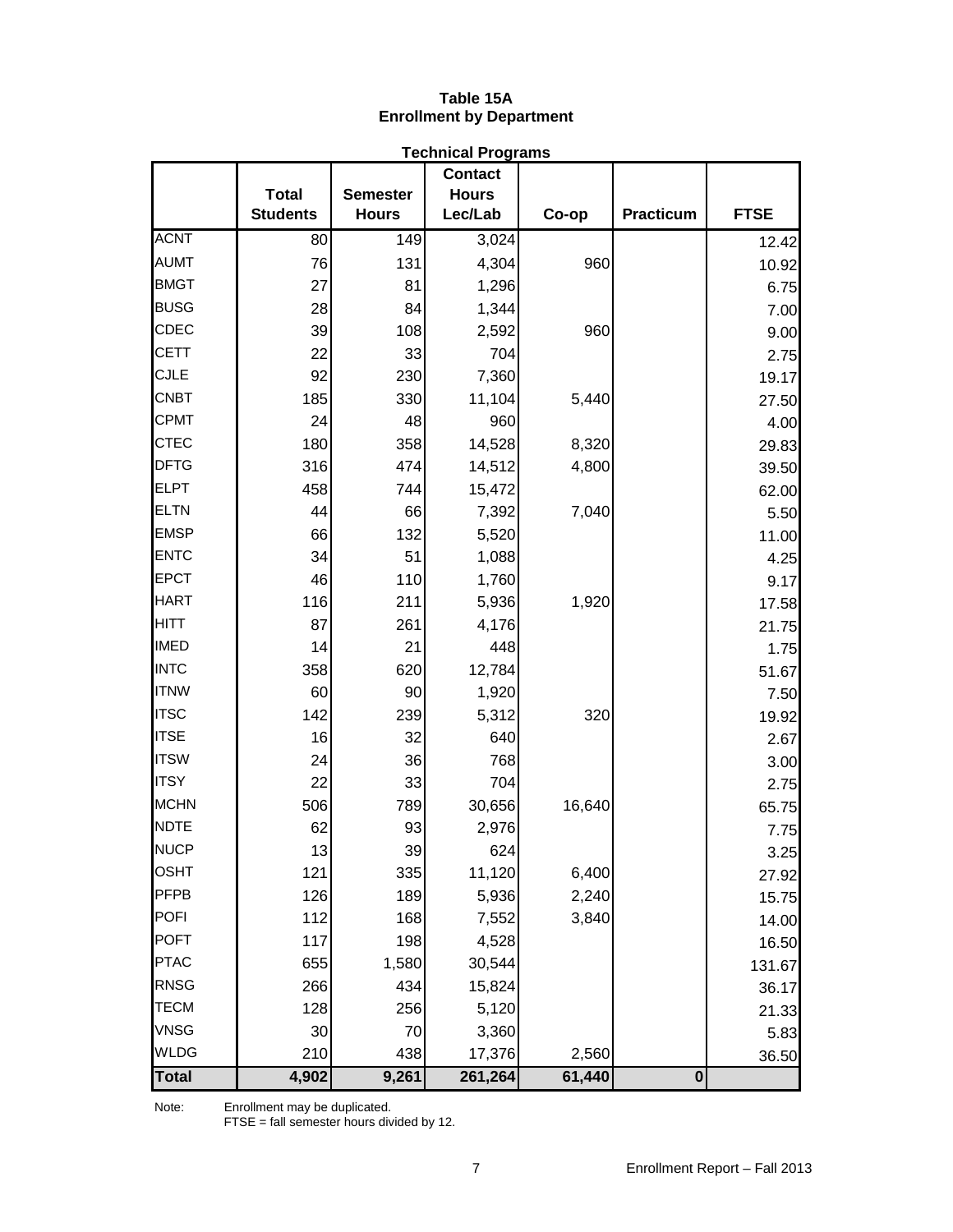# **Table 15B Enrollment by Department**

|                            | <b>Academic Programs</b>        |                                 |                                           |          |                  |             |
|----------------------------|---------------------------------|---------------------------------|-------------------------------------------|----------|------------------|-------------|
|                            | <b>Total</b><br><b>Students</b> | <b>Semester</b><br><b>Hours</b> | <b>Contact</b><br><b>Hours</b><br>Lec/Lab | Co-op    | <b>Practicum</b> | <b>FTSE</b> |
| <b>ACCT</b>                | 130                             | 260                             | 4,160                                     |          |                  |             |
|                            |                                 |                                 |                                           |          |                  | 21.67       |
| <b>ARTS</b><br><b>BCIS</b> | 201                             | 540                             | 9,648                                     |          |                  | 45.00       |
| <b>BIOL</b>                | 562                             | 1,124                           | 22,480                                    |          |                  | 93.67       |
|                            | 1,048                           | 2,120                           | 51,232                                    |          |                  | 176.67      |
| <b>BUSI</b>                | 26                              | 78                              | 1,248                                     |          |                  | 6.50        |
| <b>CHEM</b>                | 554                             | 1,108                           | 25,056                                    |          |                  | 92.33       |
| cosc                       | 32                              | 64                              | 1,280                                     |          |                  | 5.33        |
| <b>CRIJ</b>                | 96                              | 288                             | 4,608                                     |          |                  | 24.00       |
| <b>DRAM</b>                | 49                              | 105                             | 2,688                                     |          |                  | 8.75        |
| <b>ECON</b>                | 101                             | 303                             | 4,848                                     |          |                  | 25.25       |
| <b>EDUC</b>                | 40                              | 60                              | 1,280                                     |          |                  | 5.00        |
| <b>ENGL</b>                | 967                             | 2,685                           | 44,688                                    |          |                  | 223.75      |
| <b>ENVR</b>                | 106                             | 212                             | 5,088                                     |          |                  | 17.67       |
| FREN                       | 12                              | 24                              | 480                                       |          |                  | 2.00        |
| <b>GEOG</b>                | 22                              | 66                              | 1,056                                     |          |                  | 5.50        |
| GOVT                       | 464                             | 1,392                           | 22,272                                    |          |                  | 116.00      |
| <b>HIST</b>                | 572                             | 1,716                           | 27,456                                    |          |                  | 143.00      |
| <b>HUMA</b>                | 226                             | 678                             | 10,848                                    |          |                  | 56.50       |
| <b>MATH</b>                | 1,652                           | 3,933                           | 71,460                                    |          |                  | 327.75      |
| <b>MUAP</b>                | 27                              | 27                              | 432                                       |          |                  | 2.25        |
| <b>MUEN</b>                | 57                              | 57                              | 3,248                                     |          |                  | 4.75        |
| <b>MUSI</b>                | 164                             | 396                             | 6,784                                     |          |                  | 33.00       |
| PHYS                       | 128                             | 256                             | 6,144                                     |          |                  | 21.33       |
| <b>PSYC</b>                | 934                             | 2,802                           | 44,832                                    |          |                  | 233.50      |
| SOCI                       | 158                             | 474                             | 7,584                                     |          |                  | 39.50       |
| <b>SPAN</b>                | 63                              | 147                             | 2,688                                     |          |                  | 12.25       |
| <b>SPCH</b>                | 374                             | 1,122                           | 17,952                                    |          |                  | 93.50       |
| <b>TECA</b>                | 26                              | 54                              | 992                                       |          |                  | 4.50        |
| <b>TMGT</b>                | 248                             | 706                             | 11,296                                    |          |                  | 58.83       |
| <b>Total</b>               | 9,039                           | 22,797                          | 413,828                                   | $\bf{0}$ | $\mathbf 0$      |             |
| Grand<br>Total             | 13,941                          | 32,058                          | 675,092                                   | 61,440   | $\bf{0}$         |             |

Note: Enrollment may be duplicated.

FTSE = fall semester hours divided by 12.

| Table 15C |  |
|-----------|--|
|-----------|--|

|  |  | <b>Enrollment by Undecided Academic Major</b> |
|--|--|-----------------------------------------------|
|--|--|-----------------------------------------------|

| <b>Hegis Code</b> | <b>Major</b>         | <b>Students</b> |
|-------------------|----------------------|-----------------|
| 6950              | Undecided – Academic |                 |